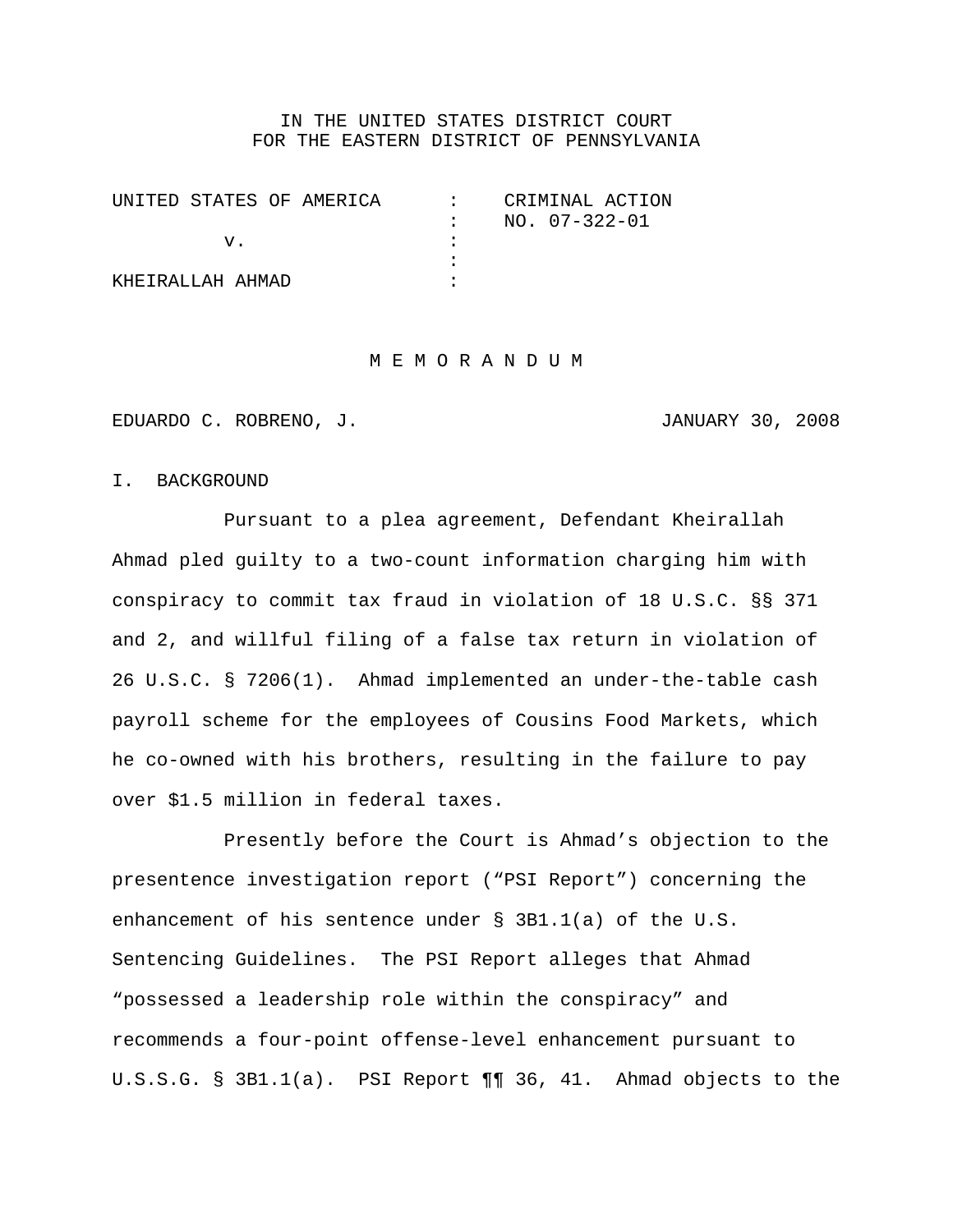allegations in paragraphs 36 and 41 of the PSI Report, contending that they have no basis.

On December 18, 2007, the Court held an evidentiary hearing to consider Ahmad's objection. At the hearing, both Ahmad and the Government were afforded an opportunity to call witnesses and present oral argument. Subsequently, the Court afforded both Ahmad and the Government the opportunity to submit supplemental briefing. For the reasons that follow, Ahmad's objection will be overruled.

### II. DISCUSSION

#### A. Legal Standard

The Sentencing Guidelines provide for a four-point offense-level enhancement "[i]f the defendant was an organizer or leader of a criminal activity that involved five or more participants or was otherwise extensive."  $U.S.S.G. \$ § 3B1.1(a).<sup>1</sup>

<sup>&</sup>lt;sup>1</sup> Section 3B1.1 provides in full:

<sup>(</sup>a) If the defendant was an organizer or leader of a criminal activity that involved five or more participants or was otherwise extensive, increase by 4 levels.

<sup>(</sup>b) If the defendant was a manager or supervisor (but not an organizer or leader) and the criminal activity involved five or more participants or was otherwise extensive, increase by 3 levels.

<sup>(</sup>c) If the defendant was an organizer, leader, manager, or supervisor in any criminal activity other than described in (a) or (b), increase by 2 levels.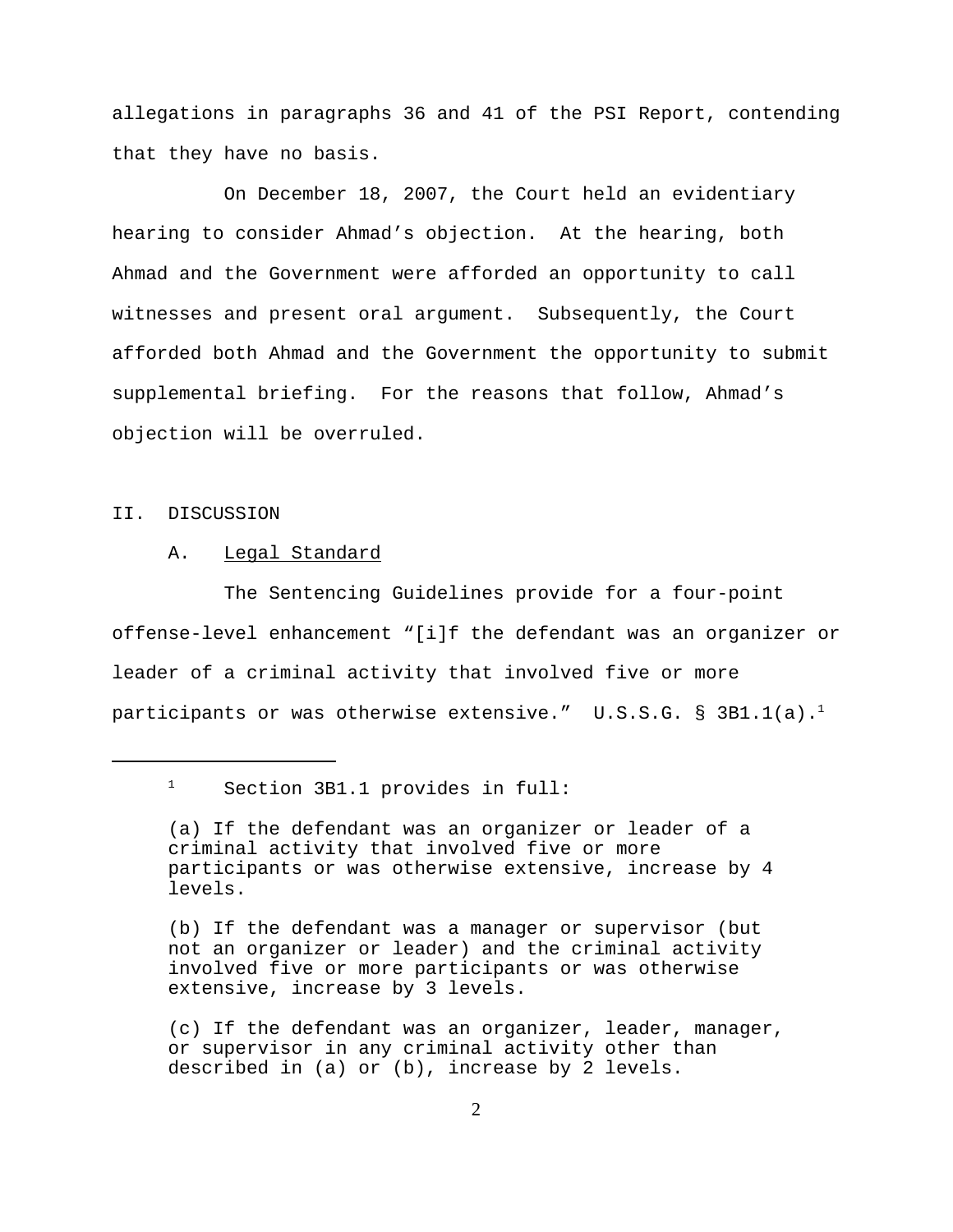Factors that the Court must consider in determining whether a defendant is a "leader" or "organizer" include:

the exercise of decisionmaking authority, the nature of the participation in the commission of the offense, the recruitment of accomplices, the claimed right to a larger share of the fruits of the crime, the degree of participation in planning and organizing the offense, the nature and scope of the illegal activity, and the degree of control and authority exercised over others.

United States v. Phillips, 959 F.2d 1187, 1191 (3d Cir. 1992).<sup>2</sup>

The applicability of § 3B1.1 often turns on the final factor--the degree of control exercised over others--because the Third Circuit has interpreted § 3B1.1 to mean that "a defendant's offense level may not be increased . . . in the absence of evidence that he or she managed or supervised someone else." United States v. Fuentes, 954 F.2d 151, 154 (3d Cir. 1992). Therefore, if all co-conspirators share equal responsibility for organizing the offense, and no co-conspirator supervised any other participant in the offense, application of § 3B1.1 is not warranted. See United States v. Katora, 981 F.2d 1398, 1402-03 (3d Cir. 1992).

The person supervised by the defendant must be a "participant" in the offense, not an innocent party or an "outsider to the fraud." Id. at 1404-05; United States v.

U.S.S.G. § 3B1.1.

 $2^2$  The Government must prove its allegations by a preponderance of the evidence. See United States v. Grier, 475 F.3d 556, 568 (3d Cir. 2007) (en banc).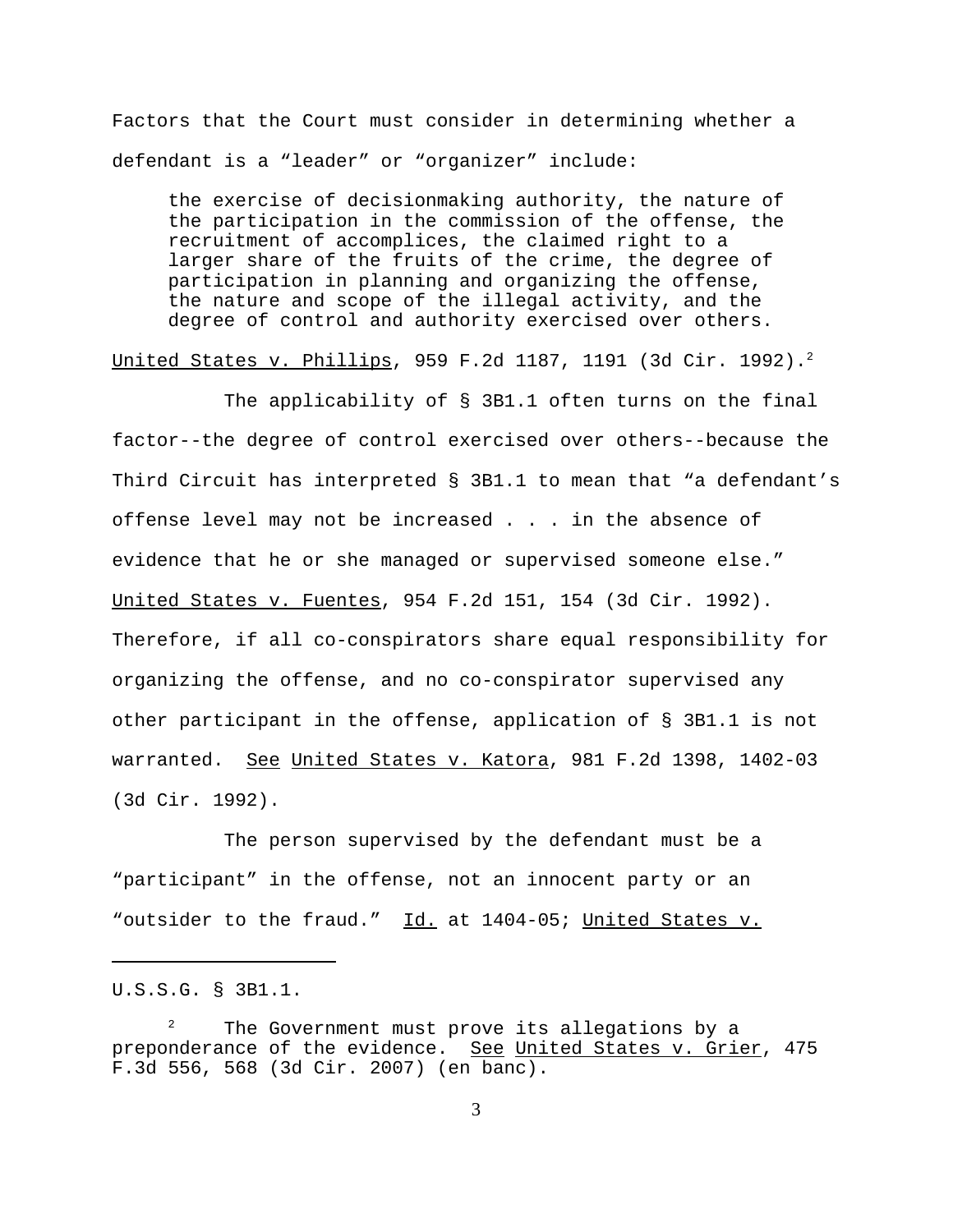Badaracco, 954 F.2d 928, 934-35 (3d Cir. 1992) ("[T]o be considered a participant under the Guidelines an individual must be criminally responsible, i.e., s/he must have committed all of the elements of a statutory crime with the requisite mens rea."); see also U.S.S.G. § 3B1.1 cmt. 1 ("A 'participant is a person who is criminally responsible for the commission of the offense, but need not have been convicted.").

Absent evidence that a defendant supervised another participant in the offense, his mere status as "a de jure supervisor" is insufficient to warrant the application of § 3B1.1. United States v. DeGovanni, 104 F.3d 43, 45-46 (3d Cir. 1997) (refusing to apply § 3B1.1 to defendant in police corruption case where only proof of leadership role was "sergeant-status" and where his "activities mirrored those of the other low-level participants"). But see Fuentes, 954 F.2d at 155 n.2 ("The government argued at the sentencing hearing that supervision of people is implicit in the fact that Mr. Fuentes managed the crack house . . . . We express no opinion as to whether the district court should draw such an inference from the evidence on resentencing Mr. Fuentes.").

#### B. Application of the § 3B1.1 Factors

# 1. Control over other participants

The Government has adduced strong evidence that Ahmad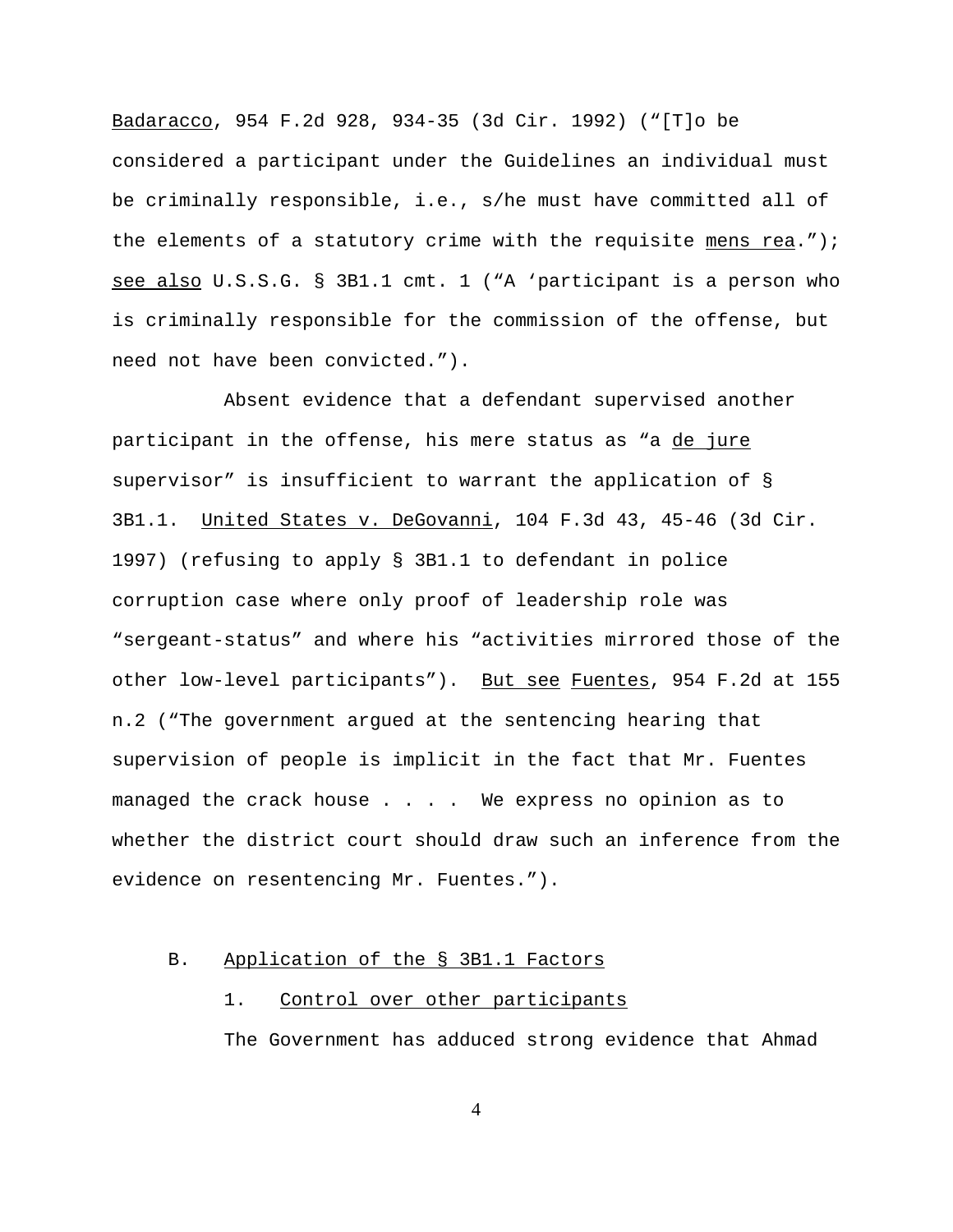supervised at least one other important participant in the tax fraud scheme. The PSI Report states that "[m]any of the [Cousins Food Markets] store employees . . . were paid a small portion of their salary by check and the remainder of their salary by cash." PSI Report ¶ 12. The amount received by check was "based on the numbers provided by the [stores'] bookkeeper . . . [and] taxes were deducted each week from the employees' check," not the cash payroll. Id. 13; see also id. 14 ("The checks included only a portion of the wages actually paid."). More important, "Ahmad determined how much cash versus legitimate payroll each employee received." Id. ¶ 14 (emphasis added). "At the direction of Ahmad and his brother Sadallah, the employees only clocked in for 20 to 30 hours per week despite working between 60 and 70 hours per week. The payroll company only issued checks for the hours reported to them, which were substantially less than the actual hours worked." Id. ¶ 15 (emphasis added). None of these allegations is in dispute.

At the evidentiary hearing, Ada Gonzalez, the bookkeeper for Cousins Food Markets, corroborated the undisputed allegations of the PSI Report. Gonzalez testified that it was Ahmad's--or perhaps Ahmad and his brother Sadallah's--decision to change the stores' payroll system from cash-only to part-cash and part-check. Hrg. Tr., Dec. 18. 2007, at 54:22-55:9. Gonzalez also testified that she had been instructed, on more than one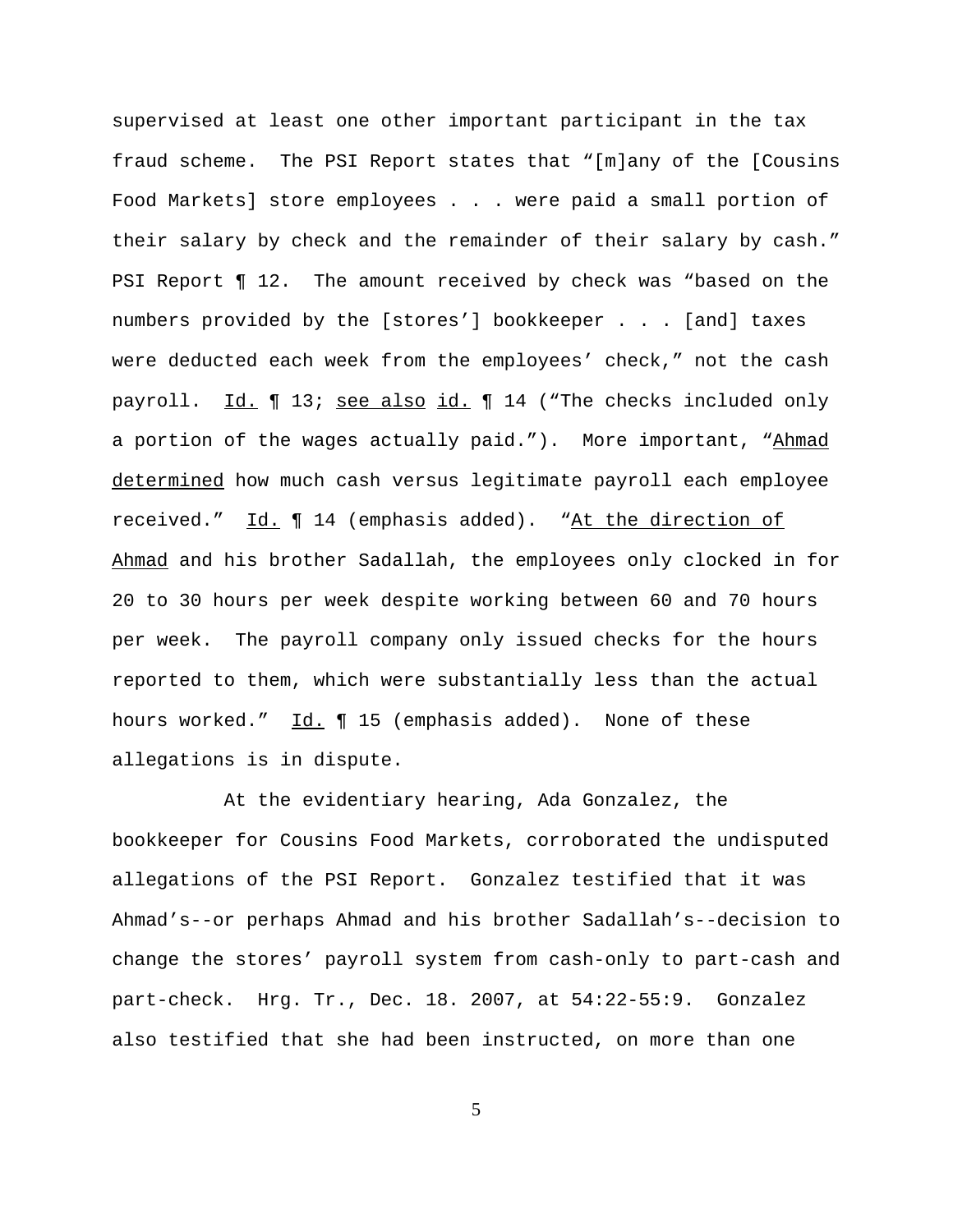occasion, by Ahmad to fill out the store payroll sheets to only include partial amounts of the payments to employees. Id. at 57:17-59:11. Gonzalez was then questioned by the Court as to "whether paying individuals some portion of that money by cash and some portion by check, and the cash not then being subject to any tax deductions, whether or not that was legal?"  $Id.$  at 75:1-5. Gonzalez responded that she understood at the time of the offense that "it was not legal" and that she "had a duty to report her own income." Id. at 75:6-14.

Therefore, the Government has established that Ahmad supervised another participant in the criminal conduct. At the very least, Ahmad supervised Gonzalez's unlawful reporting of employee payroll. It is clear from the testimony that Gonzalez did not share responsibility with Ahmad, but rather took orders from him. See Fuentes, 954 F.2d at 154. In addition, because Gonzalez was aware that her conduct was unlawful, she was a "participant" in the criminal endeavor. See Badaracco, 954 F.2d at 934-35. In light of this admission, it is of no import that Gonzalez has not been indicted or convicted of any offense. See U.S.S.G. § 3B1.1 cmt. 1. Moreover, Ahmad's supervision of Gonzalez embodies the core of the tax fraud scheme, as it reveals how he used his supervisory position to generate fraudulent payroll documents and evade paying taxes.

In contrast, the Government has not adduced evidence,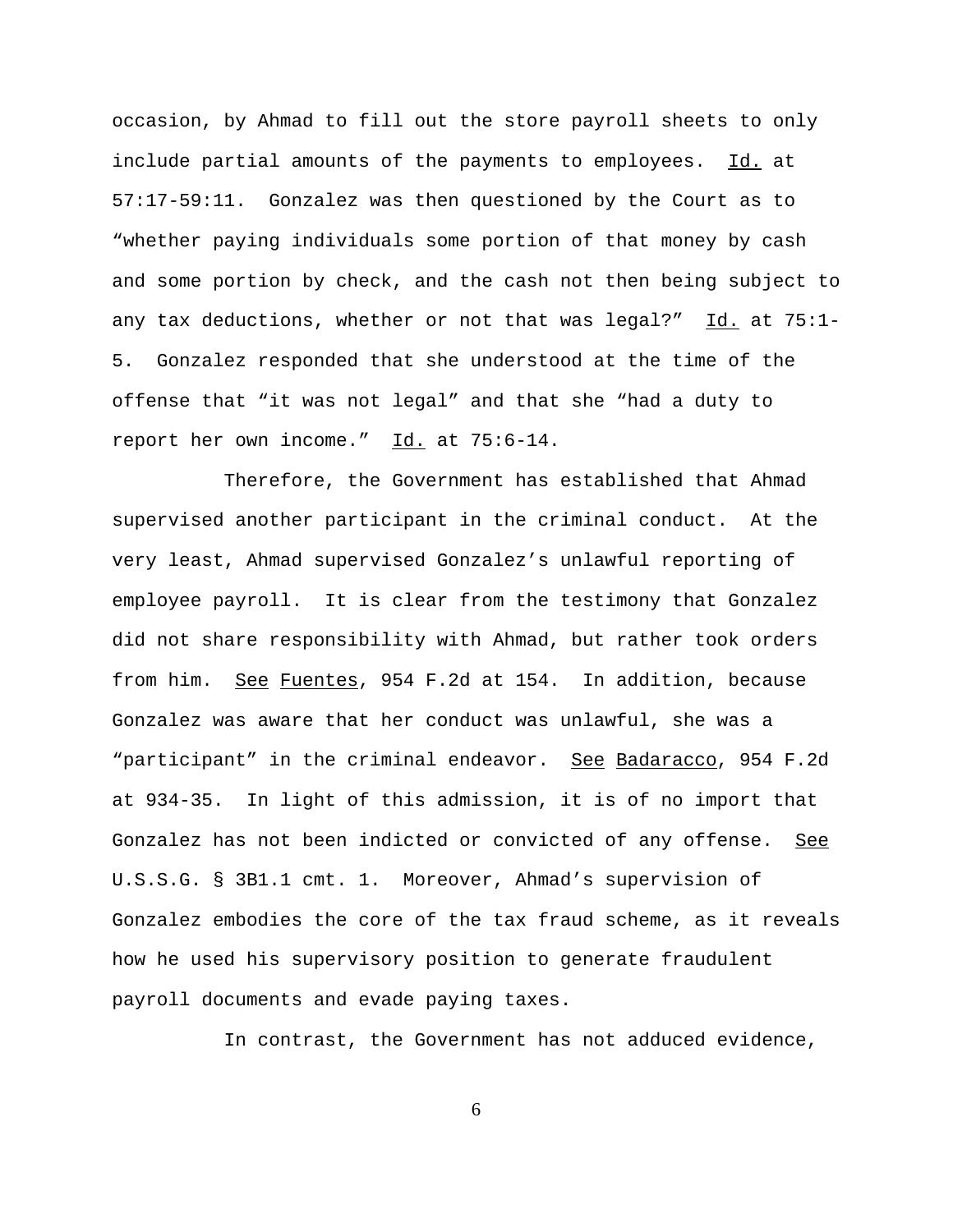beyond the uncontested portions of the PSI Report, of Ahmad's control of other participants in the fraud. Specifically, the hierarchy and interaction between Ahmad and his brothers remains unclear. Nonetheless, that Ahmad may have shared his control over other participants with his brothers does not preclude application of § 3B1.1. See United States v. Phillips, 959 F.2d 1187, 1192 (3d Cir. 1992) ("Guidelines § 3B1.1 allows for a finding that more than one person held an aggravating role in the organization and provides for sentencing accordingly."). It is also unknown whether employees other than Gonzalez were willing "participants" in the fraud or were outsiders to the fraud. See Badracco, 954 F.2d at 935 (refusing to infer, absent some evidentiary showing, that "the developers might or should have known that there was something unsavory about [the] loans").

Nonetheless, given the centrality of Gonzalez's participation in the fraudulent scheme, Ahmad's control over her takes on added significance. Were it not for Ahmad's control of Gonzalez, the bookkeeper, fraudulent payroll documents could not have been generated. In short, Ahmad's control of Gonzalez was essential to the execution of the scheme.

Because of this clear showing that Ahmad controlled an important participant in the offense, the cases cited by Ahmad are easily distinguished. See Fuentes, 954 F.2d at 153 ("There is no evidence in the record indicating that anyone worked for or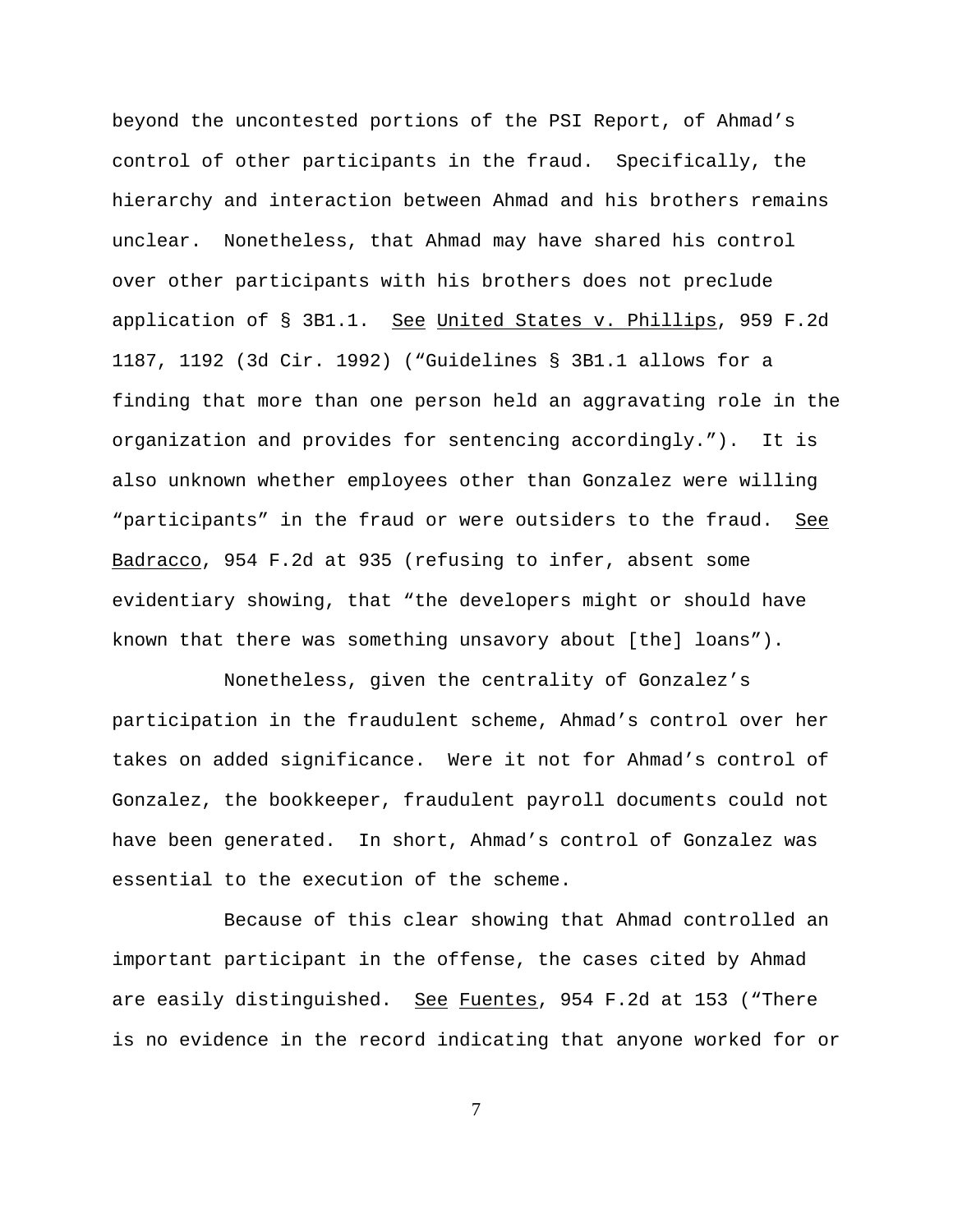under the direction of Mr. Fuentes . . . . "); DeGovanni, 104 F.3d at 45 (refusing to apply § 3B1.1 where defendant's conduct was indistinguishable from "other low-level participants" and no evidence supported his "role as a manager or supervisor").

Rather, the facts here resemble those cases in which § 3B1.1 has been applied. See, e.g., United States v. Chau, 293 F.3d 96, 103 (3d Cir. 2002) ("Here, Chau ordered Turner to clean up the building. Later, he asked Fantom to help. Then, Chau worked with Fantom and Turner to dump the asbestos at various sites in the city. Chau's participation in the cleanup indicates that he was in a position to exercise supervisory control over both Fantom and Turner."); United States v. Bethancourt, 65 F.3d 1074, 1081 (3d Cir. 1995) ("[T]he telephone conversations between Haynes and Bethancourt concerned only Haynes delivering the cocaine to Bethancourt; it did not involve splitting profits derived from the cocaine sale or selling the cocaine jointly.").

#### 2. Decision-making authority

The Government has produced substantial evidence of Ahmad's decision-making authority. As noted above, Ahmad "determined how much cash versus legitimate payroll each employee received" and instructed that employees be paid partly by cash and partly by check. PSI Report  $\P\P$  14-15; Tr., Dec. 18. 2007 at 54:22-55:9. The Court also notes, but does not rely solely on,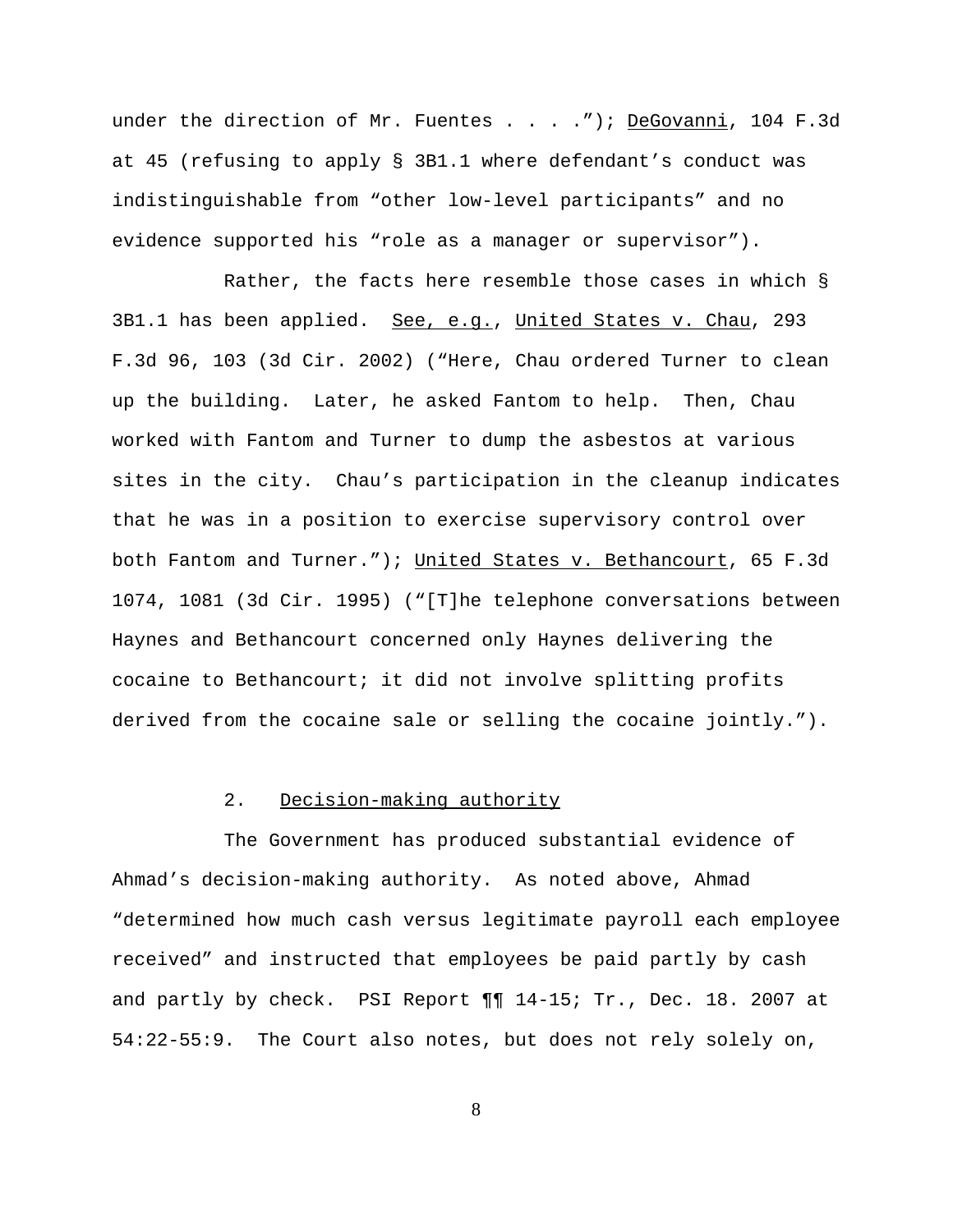Ahmad's undisputed status as owner and "boss" of Cousins Food Markets. See U.S.S.G. § 3B1.1 cmt. 4 ("stating that "titles such as 'kingpin' or 'boss' are not controlling"). Ahmad's supervisory position at Cousins Food Markets provides some circumstantial evidence of his decision-making authority. See Fuentes, 954 F.2d at 155 n.2. Such an inference is particularly warranted here, where the fraudulent conduct was intimately intertwined with Ahmad's responsibilities as owner and supervisor of Cousins Food Markets and where Ahmad's activities did not "mirror[ ] those of the . . . low-level participants." DeGovanni, 104 F.3d at 45-46.

## 3. Nature of participation

The nature of Ahmad's participation in the scheme was also substantial. As discussed above, Ahmad directly instructed and supervised Gonzalez in generating the fraudulent payroll documents. In addition, only Ahmad and his brother Sadallah could access the store's automated cash register system and "skim" receipts from the registers, concealing them from the Internal Revenue Service. See Tr., Dec. 18. 2007, at 65:13-66:5.

## 4. Larger share of fruits of the crime

There is no direct evidence that Ahmad received or was to receive a larger share of the fruits from the tax fraud. As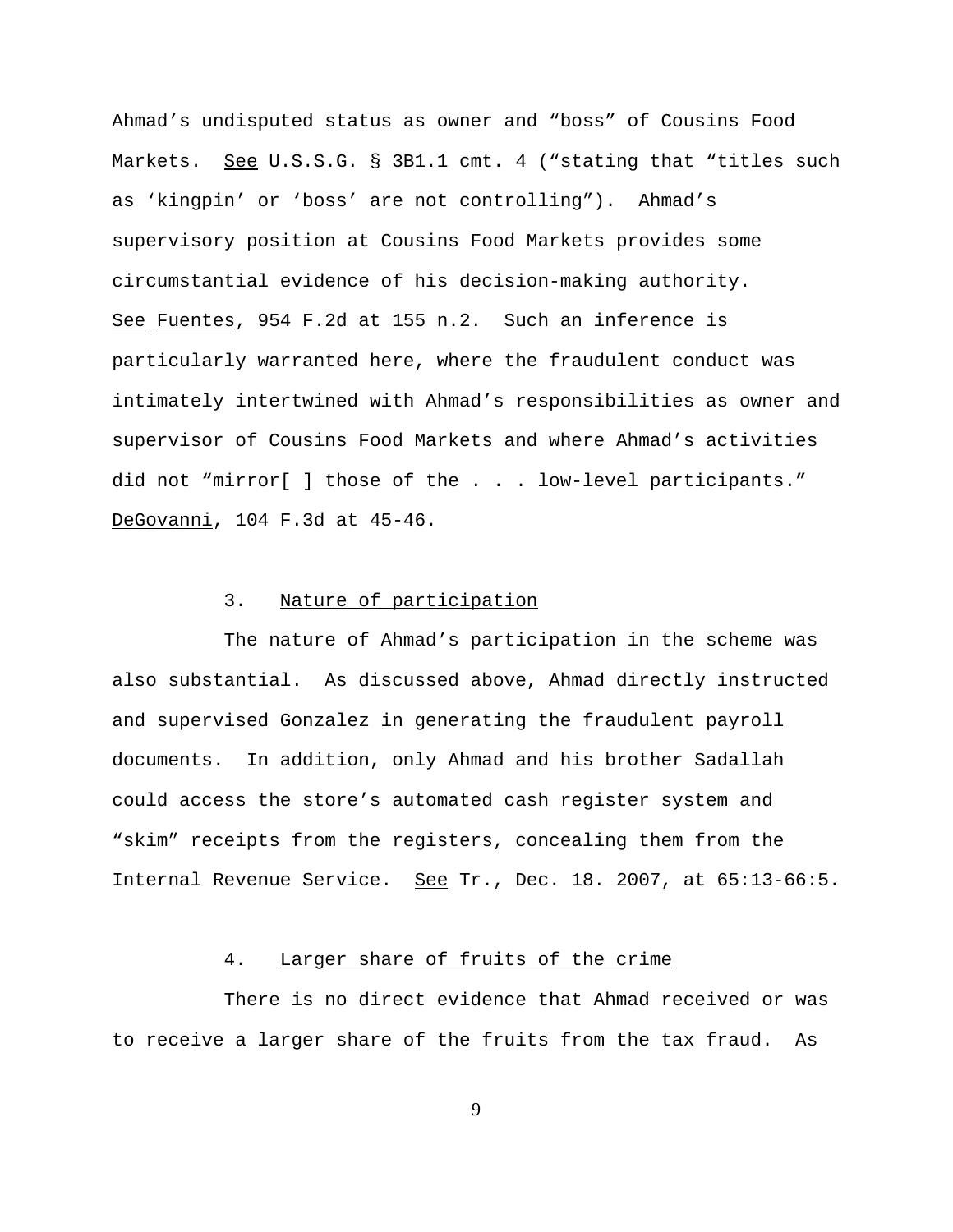one of the owners of Cousins Food Markets, however, Ahmad stood to benefit from the widespread under-reporting of taxable payroll more than the individual rank-and-file employees, who would receive a comparatively small tax benefit.

# 5. Participation in planning of the offense and recruitment of accomplices

There is no evidence of Ahmad's participation relative to other co-conspirators in the planning of the tax fraud or the recruitment of accomplices.

## 6. Nature and scope of illegal activity

It is undisputed that the instant tax fraud conspiracy was both long-running and extensive. The conspiracy lasted from about 1999 to 2004, resulting in about \$3.6 million in under-thetable cash wages. PSI Report ¶ 13. In addition, the conspiracy was not limited to Ahmad and Gonzalez, but rather extended to at least Ahmad, his brothers, and many employees of Cousins Food Markets. See PSI Report 11 19-21. The execution of such a vast conspiracy would require a high level of organization.

#### III. CONCLUSION

The preponderance of the evidence indicates that Ahmad was an organizer and a leader of the tax fraud conspiracy. Ahmad exercised control over an important participant in the fraud,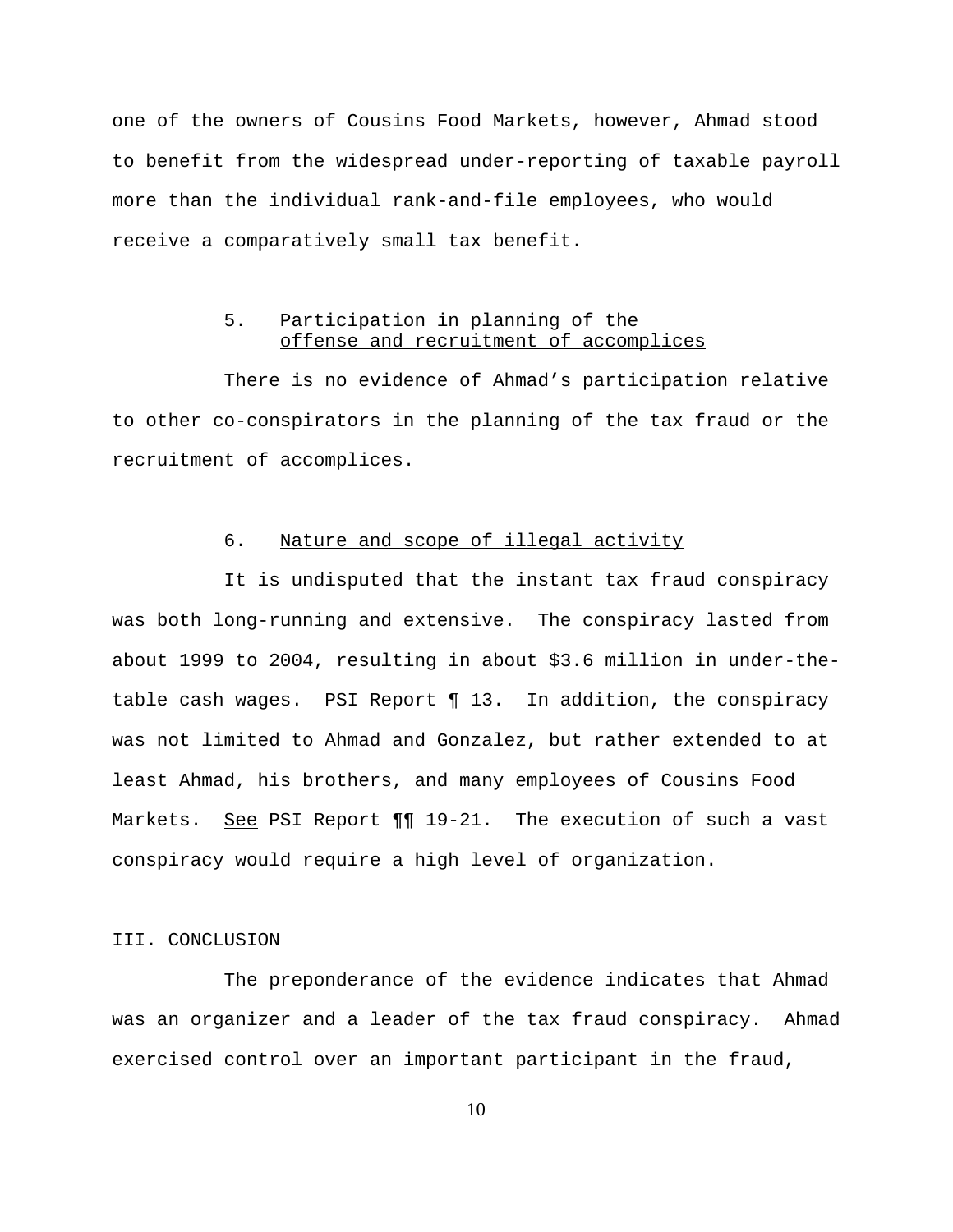without whom the conspiracy could not have been successful. He possessed considerable decision-making authority by virtue of both his substantial involvement in the scheme as well as his supervisory position at Cousins Food Markets, the occupational responsibilities of which were closely intertwined with his fraudulent acts. Accordingly, because the four-point offenselevel enhancement under § 3B1.1 is warranted in this case, Ahmad's objection to the PSI Report will be overruled.